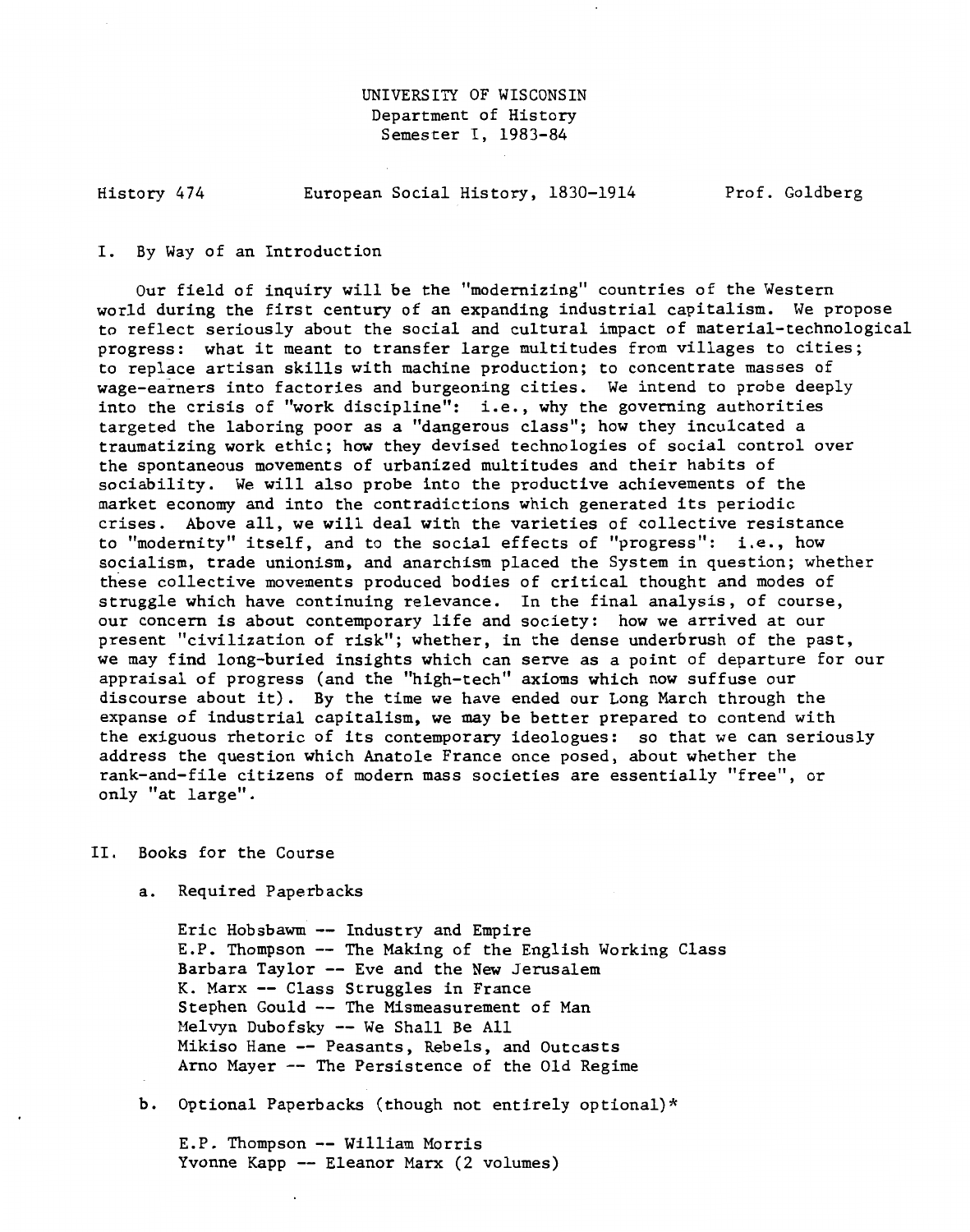Emma Goldman -- Living My Life Ehrenreich and English -- For Her Own Good

(\*As we will explain at some length below, you will have to choose, among those "optional" books, your one essential source for the written paper).

- III. The Required Work in the Course
	- 1. There will be one written test, the final examination, which will be drawn from a list of study questions to be distributed about a week before the last scheduled class of the semester. These study questions will be based on material drawn from the lectures and the reading assignments. You will then have a reasonable choice of questions from those posed on the study sheet. Thus, the final should pose no great problem; in fact, as some of you know from our previous experience together, the preparation for the final furnishes a rich opportunity for your collective discussion and collaboration.
	- 2. You will have to write one paper for the course. In the last section of this syllabus, we have explained the topic for this essay, and set down clear guidelines for composing it.

## IV. The Discussion Sections and Reading Assignments

The weekly discussion sections will be an essential and valuable part of our course. We urge you to attend every meeting of your section, and to participate as actively as you can in the discussions. (Please take the following injunction very seriously: that flagrant absenteeism in the section meetings can serve as a negative ingredient in averaging your grade for the course.)

a. Each discussion will gravitate around the problems raised by the weekly reading assignment. During any particular week the topic for the discussion may differ from the questions we're addressing in our lectures. But you must understand that in three long lectures a week, spanning an entire semester, we propose to analyze a much larger body of evidence and to cope with a wider range of conceptual problems than any set of course readings can cover.

Yet in no way should the occasional disjuncture between the lectures and the quiz discussions cause you consternation or confusion; on the contrary, you should treat them as two interrelated parts of a single global analysis. Treat the sequence of discussion meetings as your own mini-seminar, where you can address a number of questions that go to the heart of our inquiry.

b. The first discussion section will meet in the third week of the semester (Sept. 12-16). Be sure to attend that first meeting. We base all of our course records on your presence in the sections; and unless we see you there, we can't realistically confirm your registration.

During the first two weeks (Aug. 29-Sept. 9), until the sections begin to meet, we are asking you to dig seriously into certain chapters of two required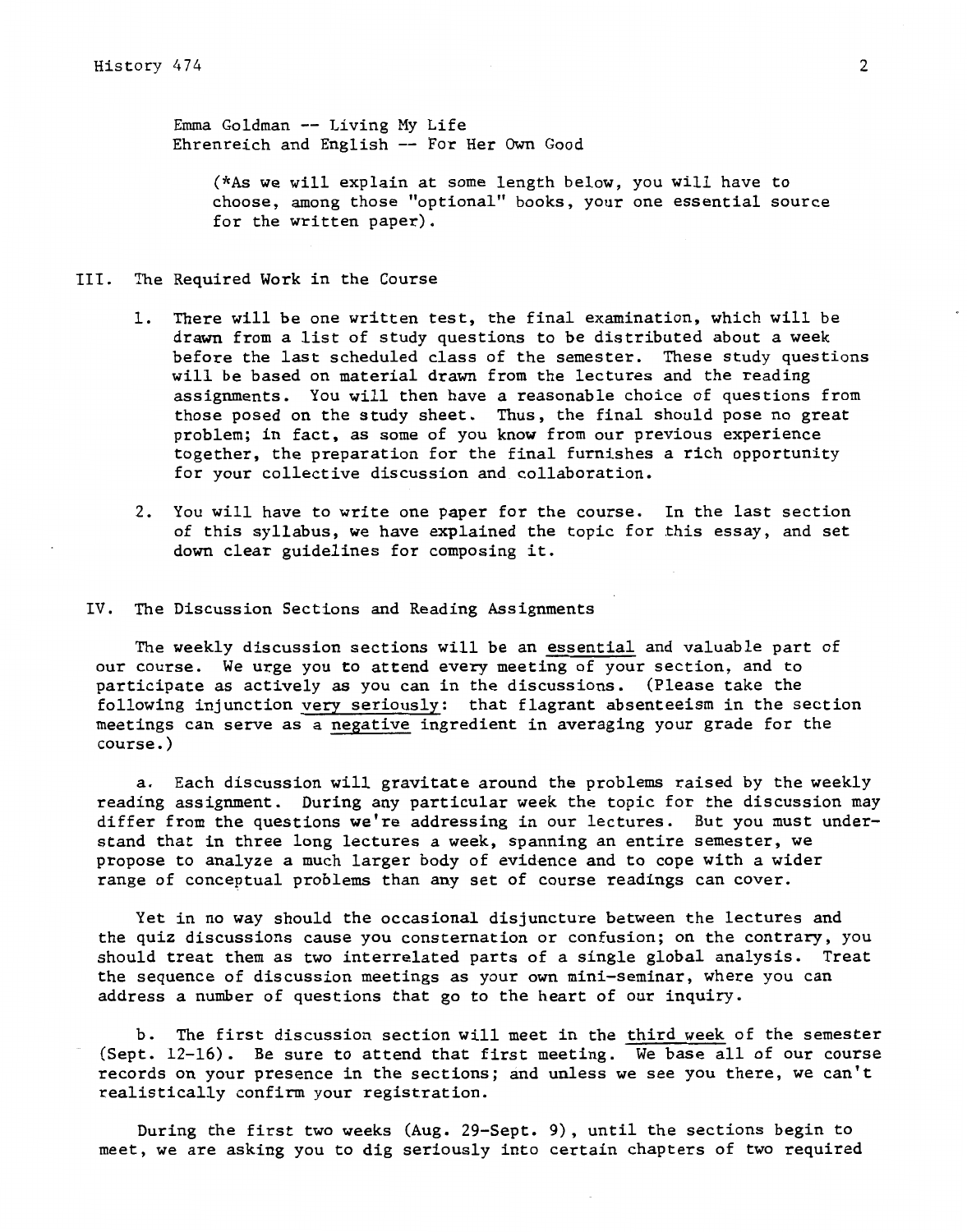paperbacks: chapters which will furnish a solid framework for our overall inquiry.

Over the first week we want you to read: Hobsbawm, Industry and Empire, pp. 23-107. That book is a concise, exceptionally perceptive history of the Industrial Revolution in Britain: its causes and consequences; its impact on class structure and cultural values; its integral relationship to expansion and dominion in the world market place. In a word, Hobsbawm's book will serve as a point of reference for our wide-ranging reflections on the social history of the bourgeois era.

Over the second week we want you to read: Thompson, The Making of the English Working Class, chapters 6, 7, 8, and 10. Let us say straightaway: that Thompson's book is an authentic masterpiece, one of the most important contributions to social history produced over the past 50 years. But in its exposition, it is infinitely complex, like an intricately-woven tapestry. It isn't a quick and easy read, but it is always riveting, fascinating. You surely won't absorb it all the first time around; but you will find whole passages which, by the sheer force and beauty of their argument, will come to you as brilliant shafts of light. And over the first several weeks of the semester, as we lecture upon many of the same themes, Thompson's chapters will become clear and unambiguous.

As you work through these four chapters, you should focus your attention on the critical questions they raise: about the ambiguity of industrial "progress"; about the incompatibility between the atomized society of the new factory or urban slum, and the sociability or mutual aid of older working class communities. In the chapter called "Exploitation," you will confront the "standard-of-living" debate: whether, as Establishment historians are wont to "prove", the material lot of the wage-earning masses improved in the early decades of the Industrial Revolution; or whether, as radical social critics in the 19th century insisted, and certain morally-inspired historians in the early decades of the 20th reiterated, the workers suffered a veritable catastrophe: the degradation, both quantitatively and qualitatively, of their living standards. You must grasp what Thompson means when he says of the latter-day apologists for "productionism", that they have "lost a sense of the whole process....the changes in social relationships and cultural modes which the Industrial Revolution entailed." (Then, distend your imagination to its full stretch and you'll see why Thompson's argument serves to challenge the productionist rhetoric of our own day: that the resolution to the contemporary capitalist crisis lies in intensified, rationalized production; that the corollary to prosperity is sharp reduction in the safeguards and regulations designed to protect consumers, workers, and environment). You see the point: when you tote up the balance sheet of growth and efficiency, you must include in your calculations not only the speed and volume of commodity production, but also the ways of living and working; not only the technical capacity to produce, but also the critical question of whether everything that can be produced ought to be.

In two other chapters -- on the "Field Labourers" and on the "Artisans" --Thompson carries you into the world of the laboring poor, who experienced in their daily lives the consequences of the free-market economy and the new labor discipline. In the process, he challenges the proposition (which has served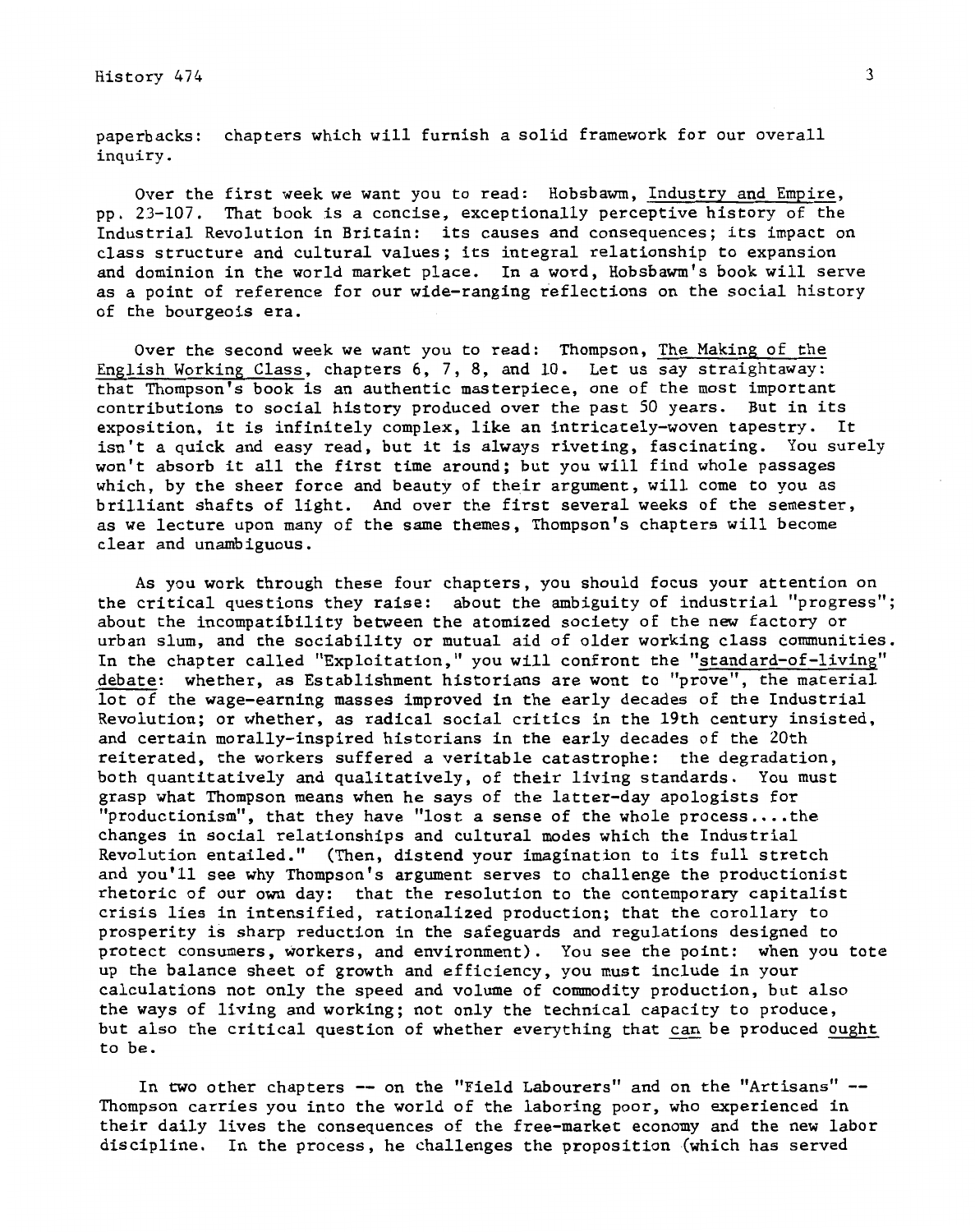History 474

capitalist apologists, from the factory masters and liberal economists of the 19th century, to Milton Freidman and his assorted disciples in our own day): that the capitalist strategy of development, by reorganizing the work force and intensifying production, enhances the well-being of the entire citizenry; that the inevitable corollary of the free market is the general expansion of human freedom. Thus, as you read about the agricultural work force, you should ask certain critical questions about the new economic order: why "land improvement" (as its protagonists called the enclosure movement and agrarian capitalism) exacerbated the insecurity of the village masses; how capitalist development transformed those rural masses into "casual" or "precarious" labor; how the new class relationships eroded the sociability of the village community (and triggered the peasant revolt of 1830) •

In the chapter on the "Artisans", Thompson has reminded us that over the early decades of the Industrial Revolution the skilled craftsmen remained more numerous and conspicuous than unskilled factory hands; that their artisan culture, politics, and struggles comprised the principal ingredient in the "making of the working class"; that not until the mid-Victorian decades (after 1850) did mechanized factory production suffuse the economic order and the industrial bourgeoisie triumph over all comers. In comprehanding that artisan universe, you must distinguish between a customary and a market economy; focus upon the collective defenses by craft workers; recall the status and dignity which separated them from mere laborers, and which they fought to protect. But then, you must carefully note how that status and dignity nonetheless eroded under the pressure of market forces and mechanization: so that the struggle for the customary economy became, increasingly, a lost cause; so that under-employment, technical innovation, the repeal of apprenticeship rules, etc., subjected the world of the artisans to agonizing insecurity.

Finally, in the chapter on "Standards and Experiences", Thompson has forced us to the issue: about the ''human ecology" of the emerging social order; about urban slums and child labor; about impoverishment and the death rate; about the sorry state of health and safety for mill hands.... in the final analysis, about the dehumanization of the laboring poor and the relative indifference to that process of liberal strategists.

- c. The Reading Assignments for the Discussion Sections
	- I. The Emergence of Industrial Capitalism, 1780-1830: the Early Factory System and its Impact; Disintegration and Resilience of the Collective Communities; Working Class Resistance and Reorganization

Section #1 (Sept. 12-16): Thompson, pp. 269-314; 350-374; 401-447

And so, you must begin with the weavers: the tragic history of those handloom artisans who, by the hundreds of thousands, lost status, livelihood, and life itself during the 19th century. For they were victims, first, of the vagaries in the free market, and then, of implaccable competition from machines. As you reflect upon the grim fate of the weavers, how do you calculate the cost of progress? Read Thompson's very moving pages on the culture of the old weavers' communities, and think about how much that is humane and cooperative may have been permanently lost as 19th century societies, marching under the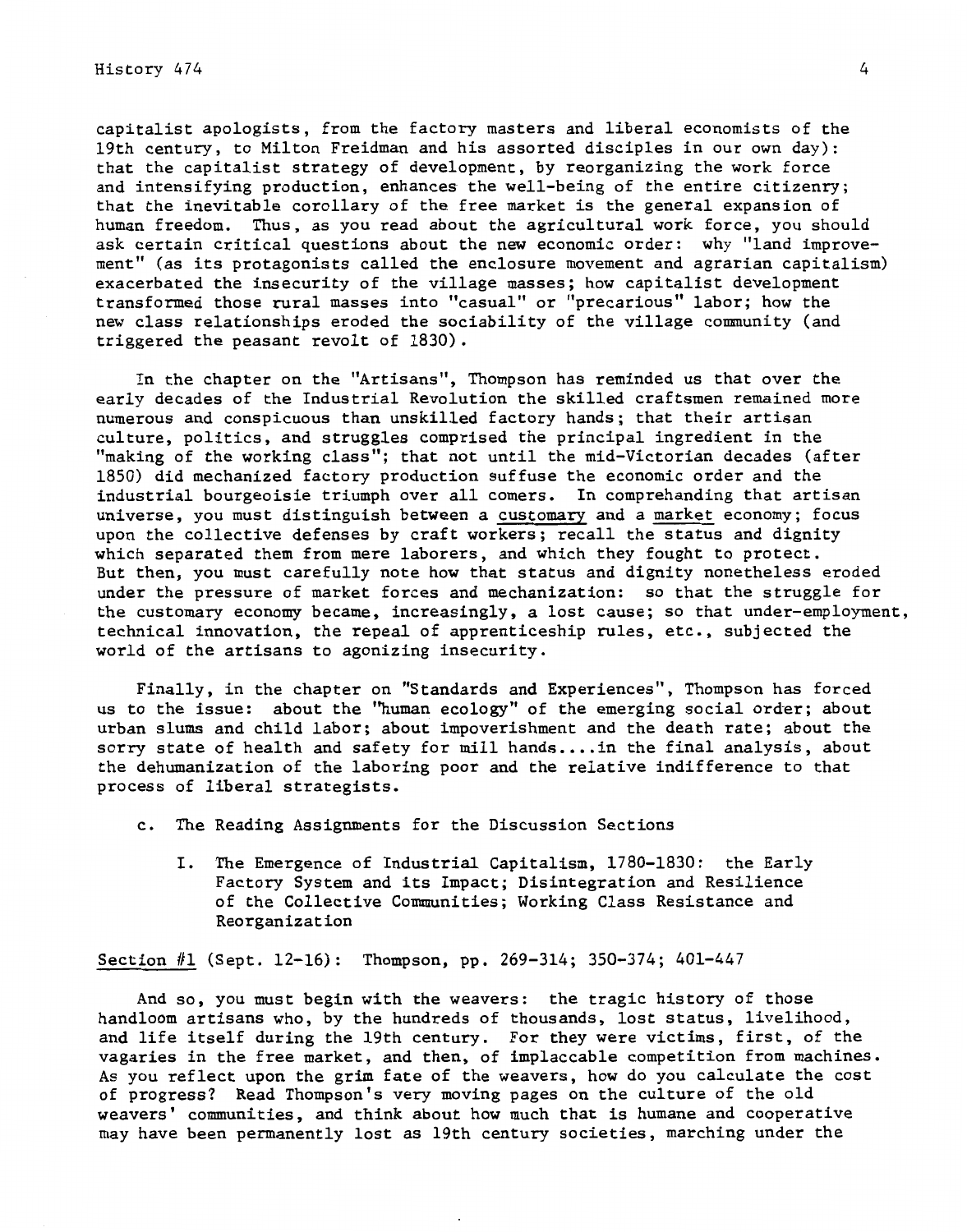banner of productionism, inched toward the promised land of consumerism. (And does the image suddenly come into your mind of present-day deserted towns, where plants have shut down or "run away"; and where pathetic older workers are beyond "re-cycling"?)

But for the factory system's most unyielding ideologues, like Dr. Andrew Ure (pp. 359-62), the disappearance of the old working-class culture was hardly the occasion for regrets. On the contrary, the imperative of progress dictated a new work ethic: the systematic inculcation of an un-costomary, un-natural discipline; a strategy to purge wage-earners of their irregular habits and their pretensions to independence. In his penetrating pages of Methodism, Thompson has reminded us that doctrinaries like Ure recommended not only external coercion to whip workers into line, but also "moral conversion": so that wageearners became accomplices in their own exploitation. How then did Methodism "reprocess" workers during the critical decades of industrial transformation? And what does Thompson mean when he argues that the "moral machinery" distorted personality?

In Chapter 12, "Community", Thompson has set certain limits to this culturalpsychological offensive: reminding us that the old collective forms of leisure and sports (though under heavy attack by the "moral majority" of that age) didn't disappear entirely or at once; and also, that the "methodical way of life", which was surely triumphant, derived partly from the workers' own efforts. What does Thompson mean when he talks about the "rituals of mutuality", which continued to underlie the working-class community? .In this context, consider carefully the significance of the Friendly Societies; and reflect upon their relationship to strategies of self-defense (like trade unionism, Chartism, Owenism) which bulk so large in the "making of the working class".... Finally, concentrate on those last few pages (444-47); for within them lies a key to the more general discourse.

## Section #2 (Sept. 19-23): Thompson, pp. 521-575; 669-696; 774-806

The new industrial order remained tentative over the first half of the 19th century: the accomodation of the laboring poor, no better than a partial success; the collective resistance of wage-earning artisans, a veritable guerilla war; the formation and radicalization of consciousness, a warning that nothing was inevitable and that the future of humankind was still up for grabs. Thus, the System hovered in doubt until the conquering bourgeoisie had finished off the rebellion which militant artisans sparked against unrestrained mechanization; until those bourgeois authorities had contained the barrage of ideological and political attacks which left-wingers leveled against the claims of productionism and the free market.

In his brilliant discussion of Luddism, Thompson has rescued that astonishing artisan rebellion from the ridicule of its bourgeois critics: so that he has refuted the interpretation of the machine-wreckers as mere enemies of all technological progress; so that he has denied that their revolt was a blind, formless exercise in hopeless nostalgia. But were the croppers, framework knitters, and cotton weavers, who filled the Luddite ranks, acutely conscious of what was at stake? Were they against "progress", or rather against the degradation of work? Did they scorn law and order, or did they have recourse

5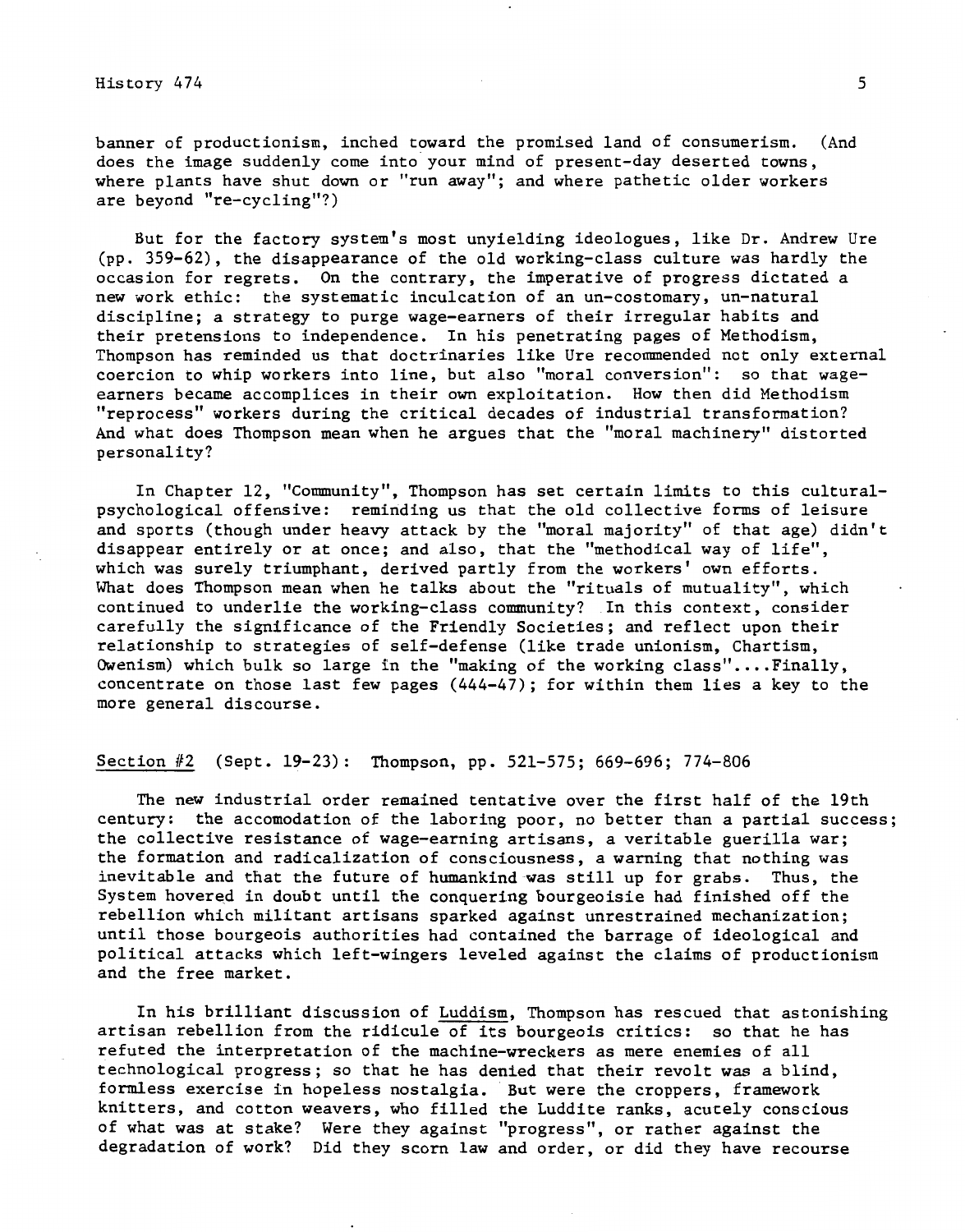History 474

to violent direct action only after the governing elites had foreclosed the option of legal remedy for their grievances? Then, reflect upon the practice of Luddism. Was it formless and without direction, or highly organized: a near-insurrectionary movement which "continually trembled on the edge of ulterior revolutionary objectives"?

Luddism was defeated. But the point is that by 1848 the spectre of workingclass radicalism had come to haunt the ruling elites of Britain and Western Europe. From Thompson's rich and complex analysis, you can begin to fathom how the English working class, from so many of their varied collective experiences, reached a level of consciousness and organization, which rocked the foundations of the Established Order.

Start with 1819; or more precisely with the explosive happening at Peterloo. Understand the setting: that the Industrial Revolution had already disrupted pre-industrial society; that the free play of the market (inflating the economy during the years of the Napoleonic Wars, then bringing on depression after 1815) had subjected wage-earners to terrible misery; that mass grievances had taken political shape after the war in the great reform movement to universalize the vote and break the parliamentary power of the governing classes (the big landlords and the very rich bourgeoisie). Do you understand the panic of the ruling elite? Their prevision of what might happen to their social and economic power if the State passed into "democratic" hands? And worse yet, what might happen if the whole fabric of deference should unravel? And if workers, no longer a "mob", had both organization and a clear sense of their own power? And so, how did the ruling elite respond at Peterloo? And why did that show of ruling class violence actually strengthen the political resolve of the working class?

In the passage running from p. 774 to p. 806, Thompson has demonstrated how, in the 1830's, the consciousness and organization of English workers become more clearly anti-capitalist and tinged with socialism. Start on 774 with the contribution of John Gast to collective organization and action; and the contribution of Thomas Hodgskin to an emergent socialist theory. Then, enter upon the critical juncture, in Owenism, between the English working class and socialism. How did the paternalism of the industrialist Robert Owen and his "preposterous" ideas (p. 786) spawn a movement far more self-emanipatory than Owen himself imagined or anticipated? How,in other words, did the laboring masses begin to take matters into their own hands? (pp. 789-97)

II. Utopianism, Feminism and Revolution: The Cultural and Political Convulsions of Industrial Capitalism, 1830-50

Section #3 (Sept. 26-30): Taylor, Introduction; then pp. 1-136

What a splendid book Barbara Taylor has written! And how much it teaches us about the rich history of human struggle and aspiration which remains buried under the ponderous structures of conventional wisdom! Begin with the fact that radical feminism emerged in modern times with movements (Owenism in Britain, St. Simonianism in France) which latter-day critics have dismissed as "utopian". But could you argue that "utopianism" is the source of a more profound realism than the varieties of "practical" social engineering? That the utopian socialists were the ones who placed the entire culture of market societies

6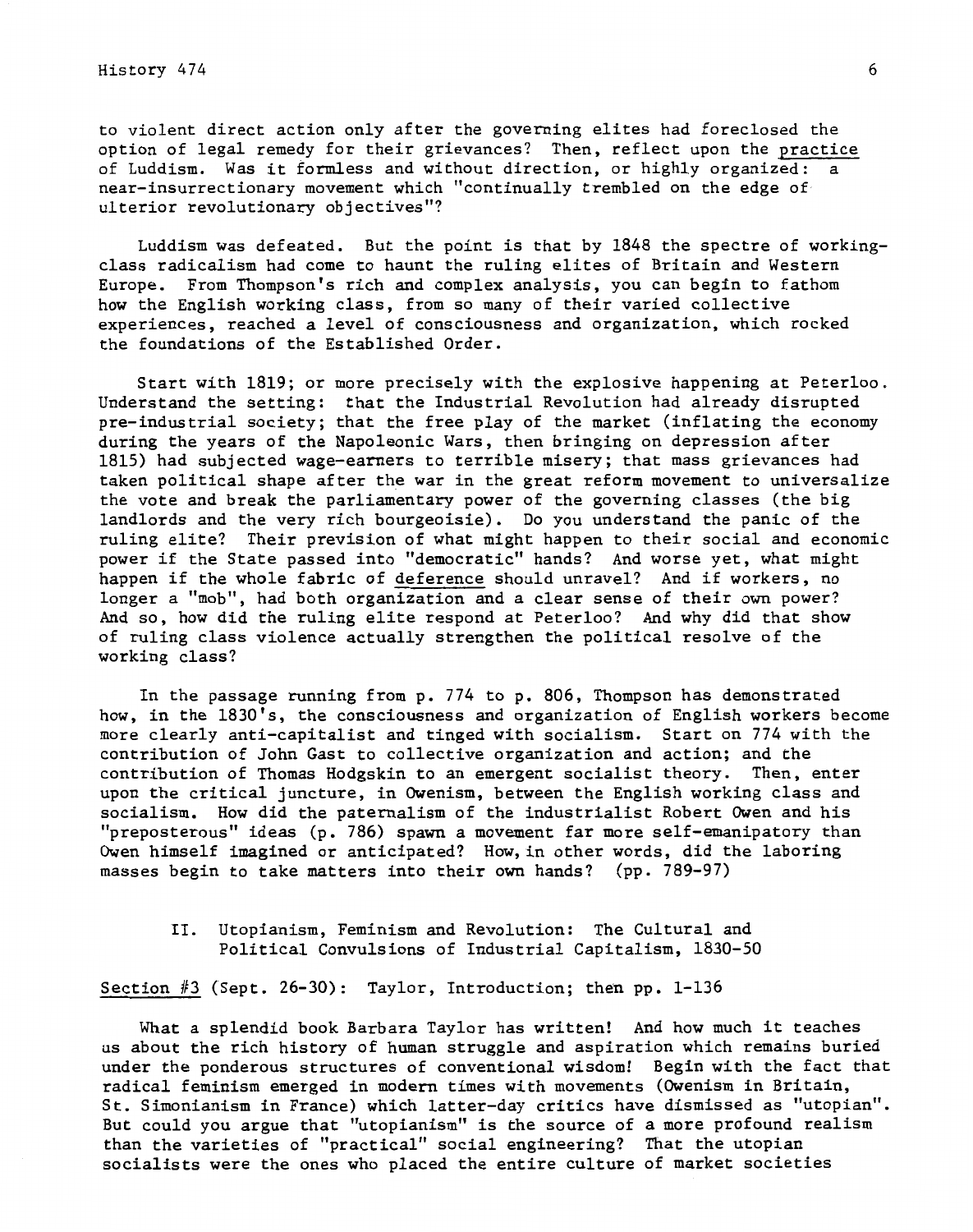into question; that in refusing to operate within the existing norms they expanded the realm of the thinkable and the potential?

Consider how much further the Owenites went in their understanding of female oppression than even radical democrats like Mary Wollstonecraft. Was there anything wildly unreal about their critique of marriage, family and property, as the point of depature for women's emancipation? Think about remarkable feminists like Anna Wheeler, Fanny Wright, and Frances Morrison. What special courage did it take when they detached themselves from the "respectable norms"? (Wheeler: "I am a woman, and without a master: two causes of disgrace in England.") Why were Owenite feminists "infidel": opponents of the organized churches?

Then approach the sensitive problem (chapter 4) of working-class solidarity. Did male and female wage-earners always struggle in harmony, and for a common ideal? Or ever? (Note Morrison's description of working-class households, p. 100; and her brilliant analysis, pp. 113-14.)

Consider how Owenism burst the limits of Owen's paternalism and class collaboration; how, as a radicalized mass movement around 1840, it moved beyond coops, labor exchanges, and trade unionism toward a wholly new kind of human community. What were the values of the "new moral world"; and what do they tell us about the options people can forge when they create their own history? Was it possible, then, for women to live freely without calling into question authoritarian schooling, orthodox religion, the patriarchal and nuclear family?

Consider finally Taylor's acute insight (the final paragraph of page 126) about the strategem of a moral division of labor. A mind-blowing observation!

## Section #4 (Oct. 3-7): Taylor, pp. 136-287

Are you startled, shocked, exhilerated? Just think of how much more imaginative and profound the Owenites were than the more tepid feminists (even the suffragettes) of a later age; and how long it would be before a minority in the recent women's movement subjected the cultural order to such a penetrating critique. In this light you can see that the 1840's (the era of Owenite communities, Chartism, and the revolutions of '48) comprised a crossroads; and that for an impassioned interlude bourgeois civilization was by no means "home safe".

As you read chapter 6 (on the debate over the marriage system) note especially how virulent the assault was against socialist feminism; how utterly impossible it was for establishment critics (including a considerable number of women) even to consider relationships apart from patriarchy and monogamy. Why? What was at stake, what was threatened? And in chapter 8, reflect upon what the new communities (based theoretically on values other than self-interest) might have meant in creating more egalitarian relationships. (What, for example, such a life could have meant for very vulnerable single women). But then, in practice, how closely did Owenite communities hew to the ideal?

Reflect finally about the cultural and social consequences of defeat and burial. (Taylor, p. 261: "An idea which had seemed plausible and necessary,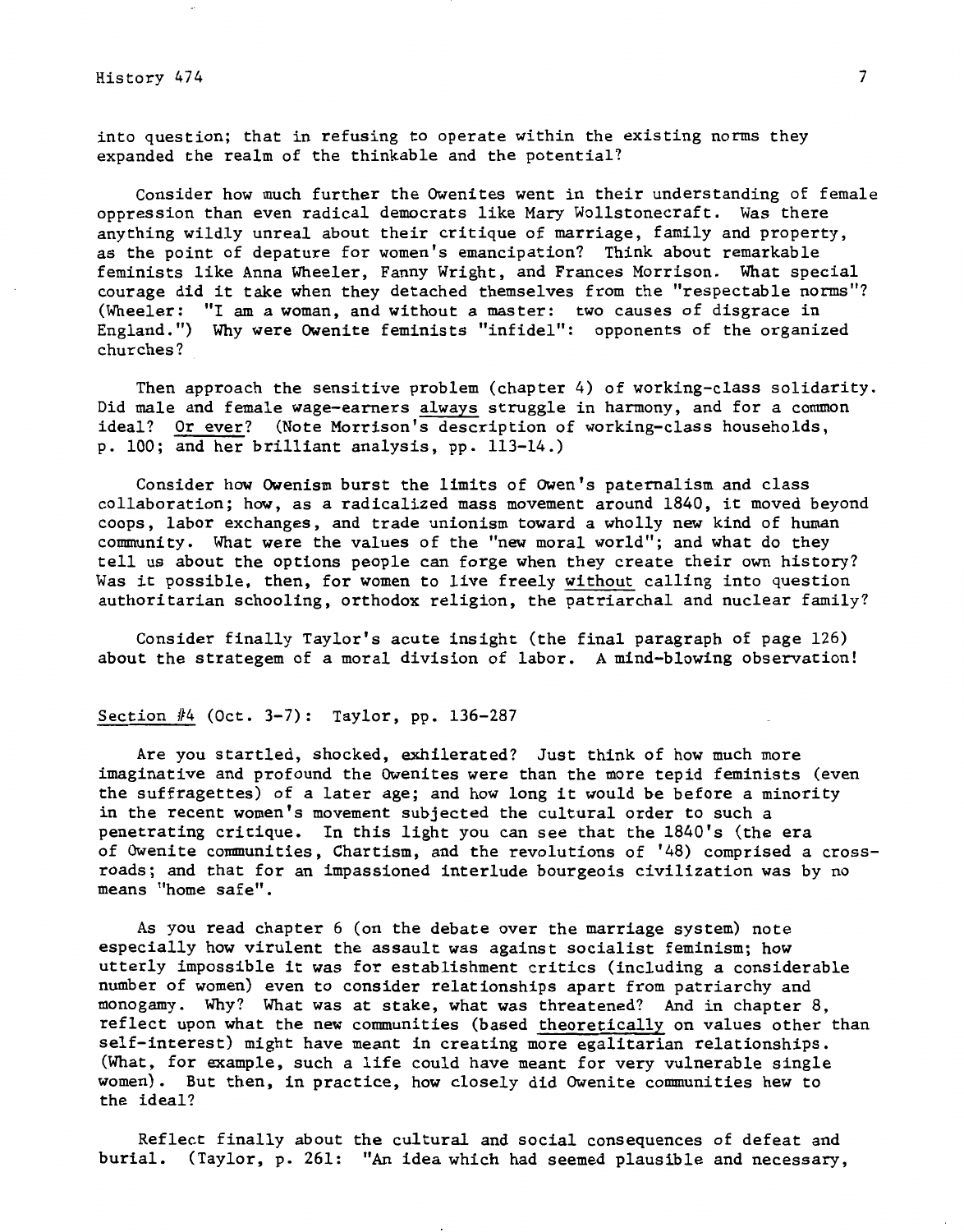etc., etc.") Why was "paradise lost"? (chapter 9) What would have to be re-invented a-fresh? And so, can you say that it was all futile, idle, "Utopian"?

Section  $#5$  (Oct. 10-14): Marx, the entire pamphlet

Inevitably, the life and thought of Marx must intrude repeatedly in any discourse about the social evolution of 19th century Europe. Thus, some of you may want to read a reliable biography of him: a short but sensitive work by Werner Blumenberg, or the longer classic by Franz Mehring (both in paerback and both entitled simply Karl Marx).

In his brilliant political pamphlets on critical contemporary happenings (like the revolutions of 1848, or the coup of Louis Bonaparte, or the Paris Commune) Marx wrote as an involved observer. But he wrote with such analytic depth that his understanding of those events has, to a large degree, stood the test of time. As a masterful stylist and a committed revolutionary, he composed sharp, acerbic, rapier-like texts. But alas! Marx has been very poorly served by the English translations of his tracts: so that his epigrammatic delivery comes through as turgid, clumsy, often obscure. And so, you may have some difficulty with this brochure which, in its original prose, would have struck you as clear and revealing. Hopefully, we will have lectured on the French revolution of 1848 by the time you read this tract: so that you can follow it more easily. But even if not, don't worry. The point of this week's reading isn't to reproduce the history of the revolution, but rather to reveal Marx's analytic skills at work: to note, already in this early writing, how effectively he deployed a class analysis; and to understand how he conceived of the future political tasks before the proletariat.

What did Marx mean when he asserted that the capitalist class, per se, didn't triumph in the French revolution of 1830? And that the manipulation of power by a very narrow elite paved the way to 1848? Why did Marx characterize the February revolution in '48, and its Provisional Government, as a compromise of social forces? How was it that the working classes, having done the fighting and articulated radical demands, saw the fruits of victory fall into other hands?

Consider Marx's contention that the workers deluded themselves: that having dictated the universal suffrage Republic, they thought that they could emancipate themselves peacefully, and within the System? In that light, do you see the special significance of "June Days" in 1848? Note how Parisian workers were goaded into revolt, then crushed and isolated; how the Constituent Assembly after June '48 annuled the gains which the laboring poor had made in the wake of the February upheaval; and how, in the evolution of the Second Republic, the monarchical forces (the Party of Order) gradually took command. And what was the role of Louis Bonaparte in social stabilization? (Remember that Marx wrote these articles while the Republic was still alive: so that there are some real errors of interpretation, especially about Bonapartism, which he would correct in a later brochure). But in stressing the cleavage between bourgeoisie and working class, which 1848 so clearly revealed, Marx was previsioning the proletarian strategy of future decades.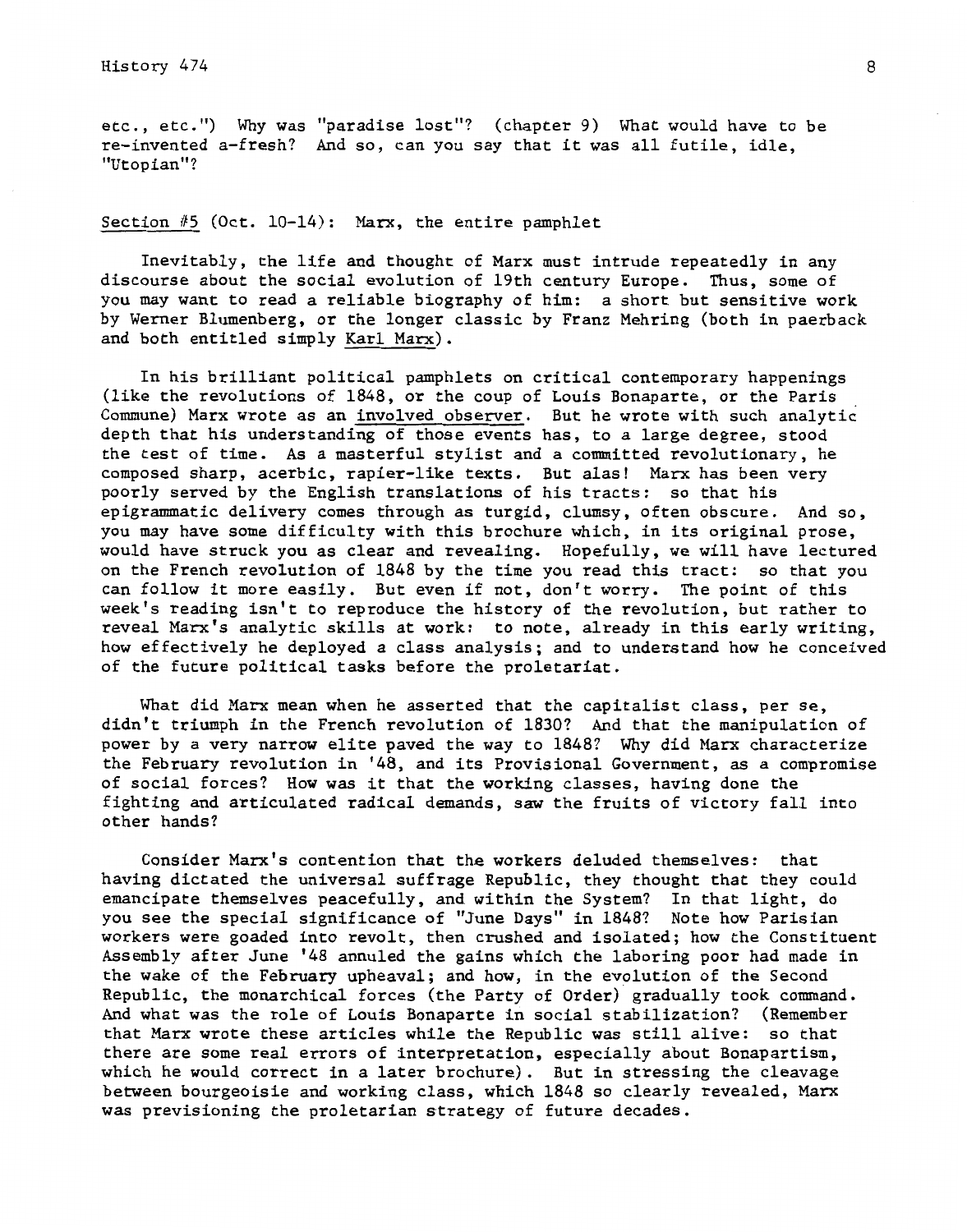III. The Age of Capital, 1850-1900: Recovery; Expansion; Ideological Hegemony; Crisis and Imperialism

# Section #6 (Oct. 17-21): Hobsbawm, pp. 109-195

In these lucid chapters you can see why and how industrial capitalism emerged from the crisis and uncertainty of the 1840's; and then entered the confident, expansionist mid-Victorian decades. But the System is never free of contradictions. How do you account for the great depression cycle which Western societies experienced over the 25 years, from the early 1870's through the late 1890's? And what role did imperialism play in extricating British capitalism from the crisis? How, finally, did the intense competition among the Great Industrial Powers not only end Britain's supremacy in the world market but deepen both international and internal tensions ••.. The preface to the first World War?

## Section #7 (Oct. 24-28): Gould, pp. 30-145

With Stephen Jay Gould's superb volume, we are posing the critical problem of social control and ideological hegemony. The point is: that no matter how expansive the market economy is, and how profitable for the entrepreneurial class, the guardians of the System never feel secure enough; that the threat from below remained, throughout the century, the source of great apprehension (whether it was a question of the hungry, nomadic proletariat whom the 19th century bourgeoisie called the "dangerous class"; or the immigrant masses, who comprised a volatile reserve army of labor; or those colonized peoples who might well nourish dreams of revolt). Thus, the history of modern and contemporary Western societies is replete with the efforts to forge strategies of social control and ideologies of bourgeois domination. In our lectures we will approach the problem from many avenues: the indoctrination of the work ethic; the use of the prison and the asylum to modify behavior; the strict surveillance over street crowds, random assembly, and customary sociability.

But with Gould we are approaching the problem through the ideological route: how free-market societies (presumably anchored to freedom of opportunity) justified glaring inequality; how the losers in the market place were deemed to be victims, not of social and cultural conditions, but of their own moral and intellectual deficiencies. In a splendid book, like Ehrenreich and English, For Her Own Good, (which some of you will read), we see how the "experts" (in this case, the medical guardians of the Establishment) "proved" the debility, or inferiority, or unique maternal function of women.

The special merit of Gould's book is to have revealed how deeply-embedded racism has been in the dominant ideology of Western societies; how readily the governing classes trampled upon formal professions of equality to justify their privileges as the sign of innate superiority; how imperative it seemed to keep the untermenschen in their place, or even (as the eugenicists proposed) to sterilize them out of existence; how arrogantly imperialism could be palmed off as a "civilizing mission" to barbaric cultures. But note it well: that Gould's remarkable demonstration is like a lethal weapon aimed directly at the resurgent ideological Right in present-day France, Britain, Italy, and not least of all the United States: a Right which conscripts biology and genetics to finish off the claims of equality.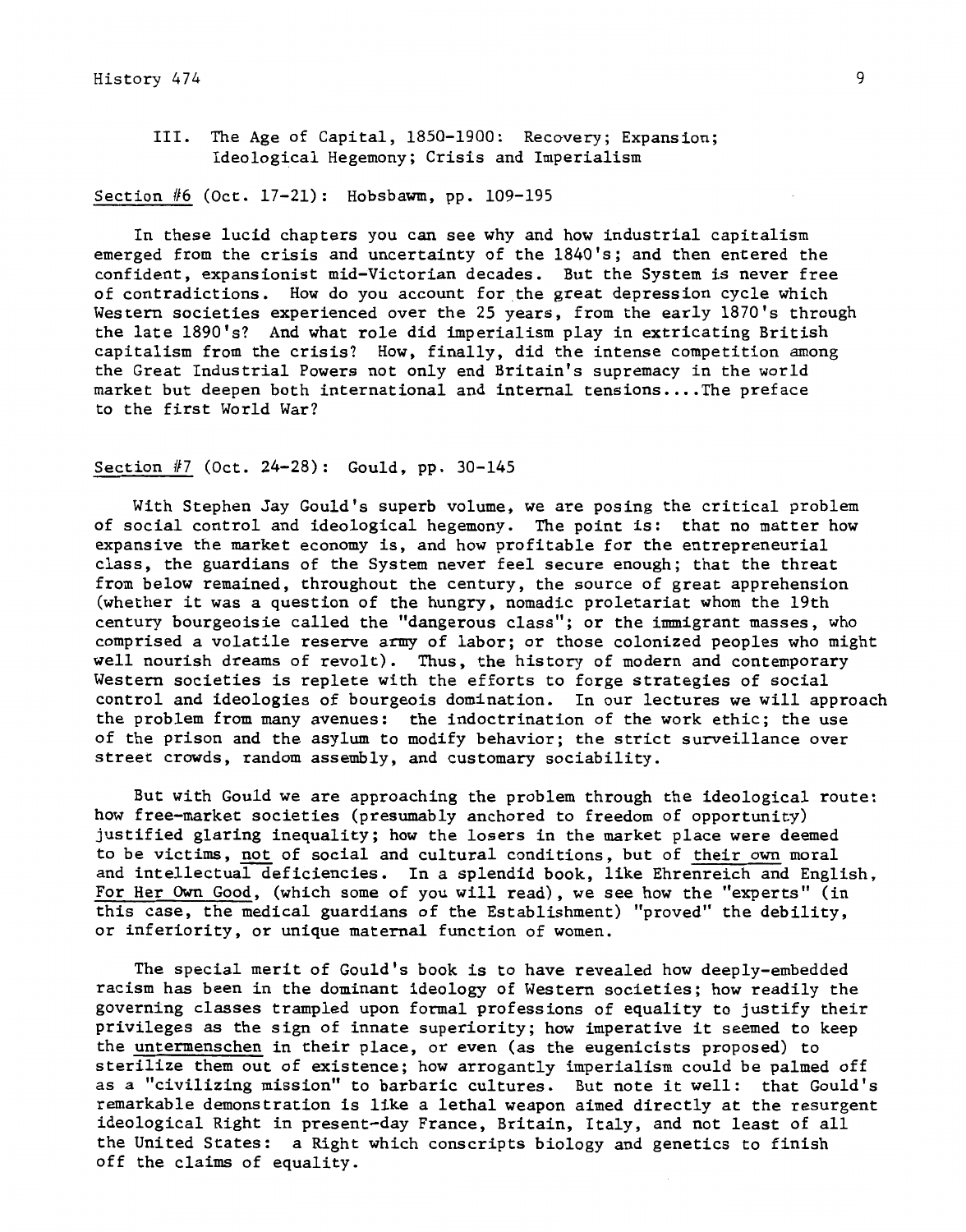As you read Gould's fascinating chapters, consider the function of "pseudoscience" in setting social policy; the Establishment frenzy over the sexual threat of the lower classes; the use of both "Creationism" and evolution in ranking the races; the fantasy of "craniometry" in validating (p. 74) "the common prejudices of comfortable white males"; the insidious role of Gustave Le Bon (pp. 109 ff) in arguing the inferiority of women; and the even more influential role of Lombroso in identifying "innate criminality" with the character of the lower classes. Reflect, finally, upon Gould's acute observation, p. 136: "As a conservative political argument, it (racism) can't be beat: evil or stupid, or poor, or disenfranchised or degenerate, people are what they are as a result of their birth." Hence: blame the victim, not the environment.

IV. The Decades of Capitalist Accumulation, 1880-1914: Mass Social Struggles; Technological Onslaught and its Victims; the Persistence of the Old Hierarchical Order

Section #8 (Oct. 31-Nov. 4): Dubofsky, pp. 5-145

In our lectures we will address, and with copious detail, the great social movements and struggles of the working classes over the half century before 1914. But since the significant books on European movements are either in foreign languages or unavailable in paperback, we have chosen for your study Dubofsky's definitive history of that extraordinary American organization: the IWW. And why not? For the story of the Wobblies is immensely revealing about the sources and practice of class strife in any industrializing country during that violent era of monopoly capitalism. And so, from the history of the IWW, we learn a great deal about the meaning of syndicalism; the cleavage between the "labor aristocracy" and the less skilled multitudes; the close rapport between the State and the entrepreneurial class. Now, Dubofsky's book is richly detailed; but we are not asking you to try and retain masses of data. Read the assigned chapters swiftly, with an eye toward larger strategic and conceptual questions. At any rate, you will be swept along by a history which you probably haven't encountered in conventional Americana.

Consider the special obstacles in the way of working class consciousness in the U.S. (the power of the giant corporations: the strategem of divideand-rule; the conservative craft unionism of the AF of L). Consider then the special role of the IWW: to organize new immigrants, blacks, unskilled hands in the mass production industries. Why was the West the fertile seed ground for the growth of the IWW? What sparked the revolt of the Western miners? (Consider especially the Coeur d'Alene strike; the creation of the Western Federation of Miners; then the savage conflict in Colorado City and its impact on radical consciousness).

What do you understand by the strategy and goals of syndicalism (i.e., the primacy of economic over political action; the uneasy relationship with political parties; the imperative of workers' control over the productive front).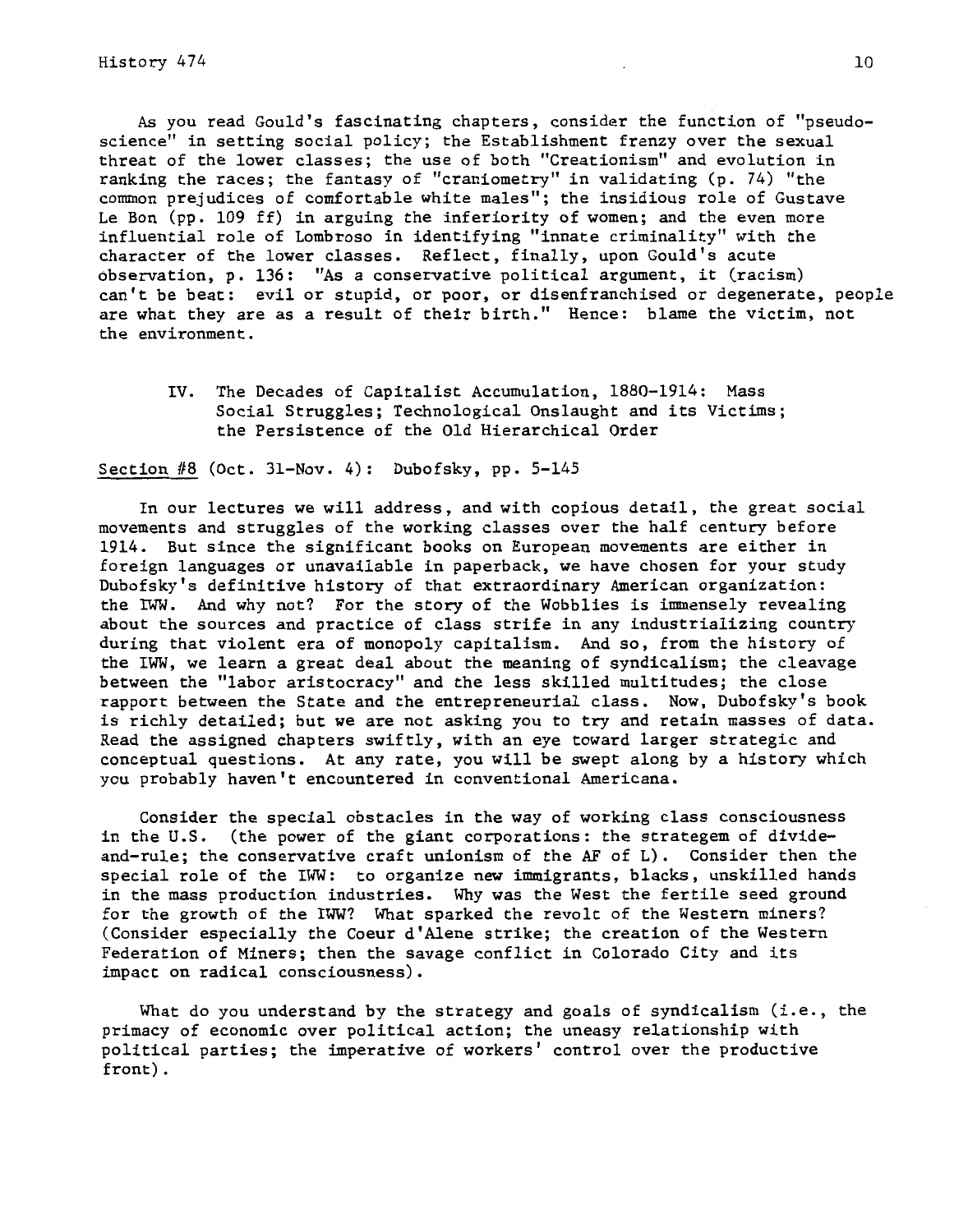# Section #9 (Nov. 7-11): Dubofsky, pp. 146-290

What was the critical issue in the struggle for free speech? And what does it reveal about the contradiction between "free enterprise" and "free expression"? Consider the efforts of the IWW to organize ethnic and racial minorities in the years between 1910 and 1912 (i.e., the Louisiana-Texas timber belt; the radicalization of Arthur Lee Emerson; the racist appeal of the Southern Lumber Operators' Association).

Could you argue that the daily practice of labor solidarity, the sheer imperative of a common struggle, comprised an effective solvent to racism among workers? And then, what can we learn about social relationships and political forces in the burgeoning prewar capitalist societies from the drive of the IWW into Lawrence in 1912? What do you understand by the proposition that "two nations" faced each other in Lawrence? And why did the astonishing victory of labor in that city then crumble into bitter defeat? And did young John Reed go to the heart of the matter, about the class strife of that era, when he wrote from Paterson in 1913: "There is war in Paterson. But it's a curious kind of war. All the violence is the work of one side: the mill owners."

# Section #10 (Nov. 14-18): Your Paper is Due this Week!!

Happy day! You now begin a fortnight without a further weekly reading assignment for the sections. But alas, none of us is ever wholly free. You must attend the section meeting this week. For if you haven't already submitted your paper to your TA, then your last chance to do so is at this week's section. Once you have all handed over your written essays, we expect you to use the rest of this week's section meetings for free-wheeling dicusssions about what you learned, and ultimately concluded about the militant life of William Morris, or Eleanor Marx, or Emma Goldman.

> \*\*\*During the Thanksgiving week we will not have any section meetings. Enjoy your long weekend; but return to the front refreshed, combative and brimming with courage.

## Section #11 (Nov. 28-Dec. 2): Hane, pp. 3-27; 79-101;173-245

No question is more critical than the one we now confront: whether "modernity" is an unmixed blessing; whether technological breakthrough and productive acceleration are, ipso facto, the stuff of progress; whether everything that can be produced should be, regardless of the conditions of production or the nature of the commodities. In our own times the issue is a burning one: all the more so because our governing authorities have so generally refused to address it. And so, all of the bien-pensants of the society drink copiously from the cup of "high technology"; as for the rank-and-file multitudes they can only hope to be retrained and processed for some place in the new "civilization of risk". But even a century or so ago, the modalities of development became unassailable axioms; for those countless men, women, and children, who experienced only the dark underside of "progress", had no audible voice. And yet, even now, especially now, we can and must learn from them.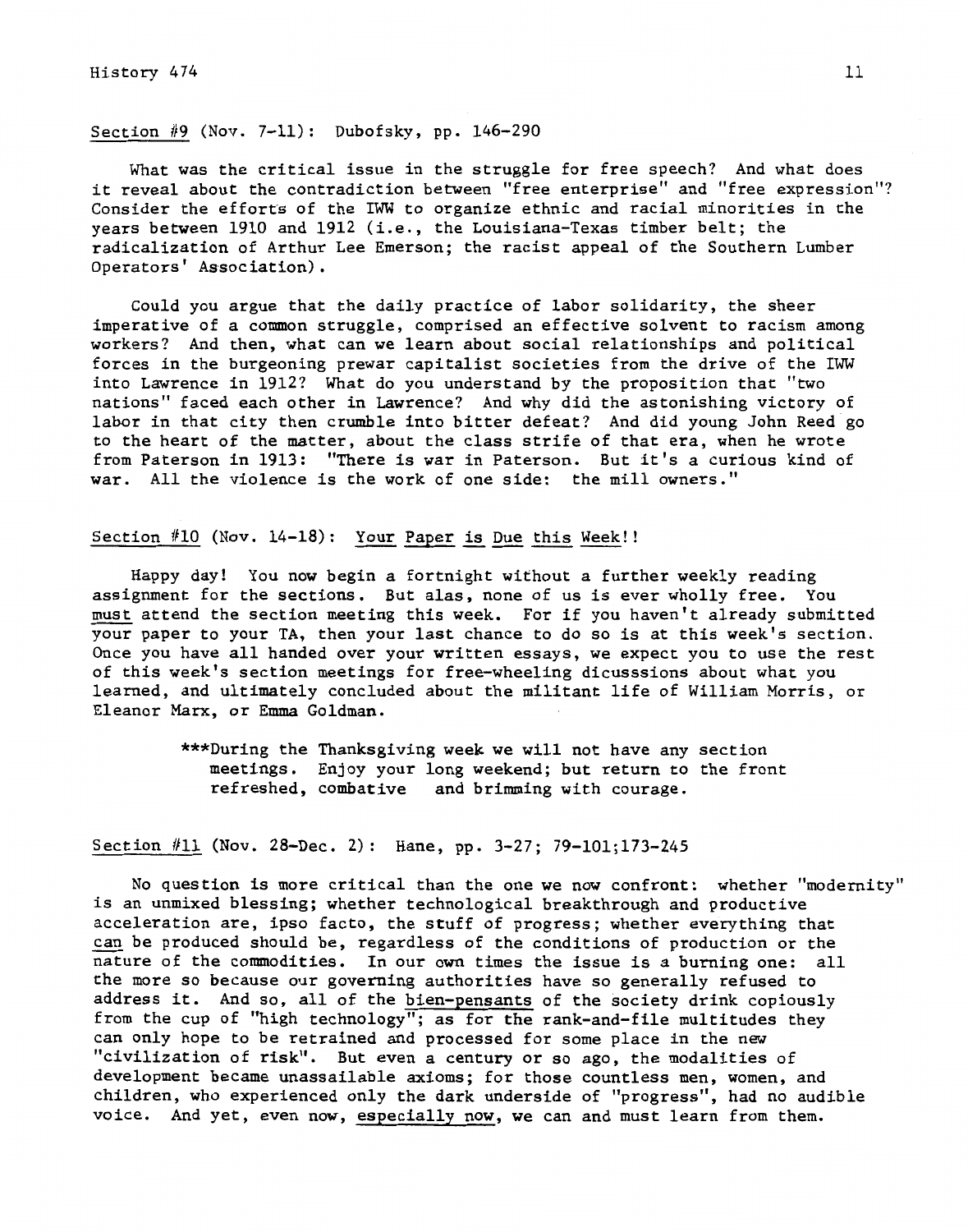# $H$ istory 474 12

If we have chosen to examine the problem in Japan, it's because that underdeveloped country underwent such rapid, exemplary modernization in the decades after 1870; because that development came to be considered the miracle of the 3rd World, the very model of what capitalist expansion could produce; and not least of all, because Prof. Hane has written one of the very few significant books about the dark underside, the harsh realities of "modernity": the emergence, through the very process of development, of what sociologists now call "the permanent underclass".

In the transition from the traditional society of Tokugawa Japan to the new capitalist order ushered in by the Meiji Restoration, who bore the sacrifices of modernization? How then did the new economy affect the peasant masses? What does Hane mean when he talks about the "pain, bewilderment, and anger" of the peasantry? Consider the women silk workers (pp. 173 ff): what did technology do for them? What drove Takai Toshio into such a militant life? What light does the prositution of so many young women cast upon the price of "modernity"? And what burdens fell upon the coal miners in order to ensure Japan's position in the international export market? In all of these pages, read carefully the personal testimonials which Prof. Hane has recorded. They give pathetic yet powerful voice to the victims of progress.

Section #12 (Dec. 5-9): Mayer, pages to be assigned later in the term

Since the paperback of Arno Mayer's book hasn't yet arrived in the local stores, we can't assign exact page numbers. Thus, when the book will have hit town, we'll announce the reading for this last discussion section of the semester.

#### V. The Guidelines for the Written Paper

We are requiring of every enrolled student a concise, reflective written essay. It is to be about "the militant experience": the life in socialism or anarchism; in ideal and agitation; in revolutionary hope and bitter dispair. Look: we inhabit a moral and political universe suffused with cynicism and the higher realism...so that the wisdom of the 80's is to dump on the illusions of the 60's; so that erstwhile militants of that earlier era turn a fast buck by recanting on talk shows; so that, as any well-groomed MBA can tell you, the business of living has become nothing but business. In such a climate the sacrifices which so many women and men have made for a more humane order of affairs seem almost bizarre: a function, not of politics but of pathology. From such vacuous mummeries do we fabricate today's political wisdom...But let's not drown in a sea of mindlessness. Before we foreclose too many options for living, we should examine, at close hand, the biography of some militant, whether man or woman, who shouted an "everlasting nay" to the Established Order ...who pursued an ideal, and never strayed from that path.

For the purpose of examining the militant life, we have chosen three superb and moving books: each one delineating, in rich detail, the personal and political trajectory of an extraordinary fighter: E.P. Thompson's classic biography of the great libertarian socialist William Morris; Yvonne Kapp's quite marvelous biography, in two volumes, of Marx's youngest daughter,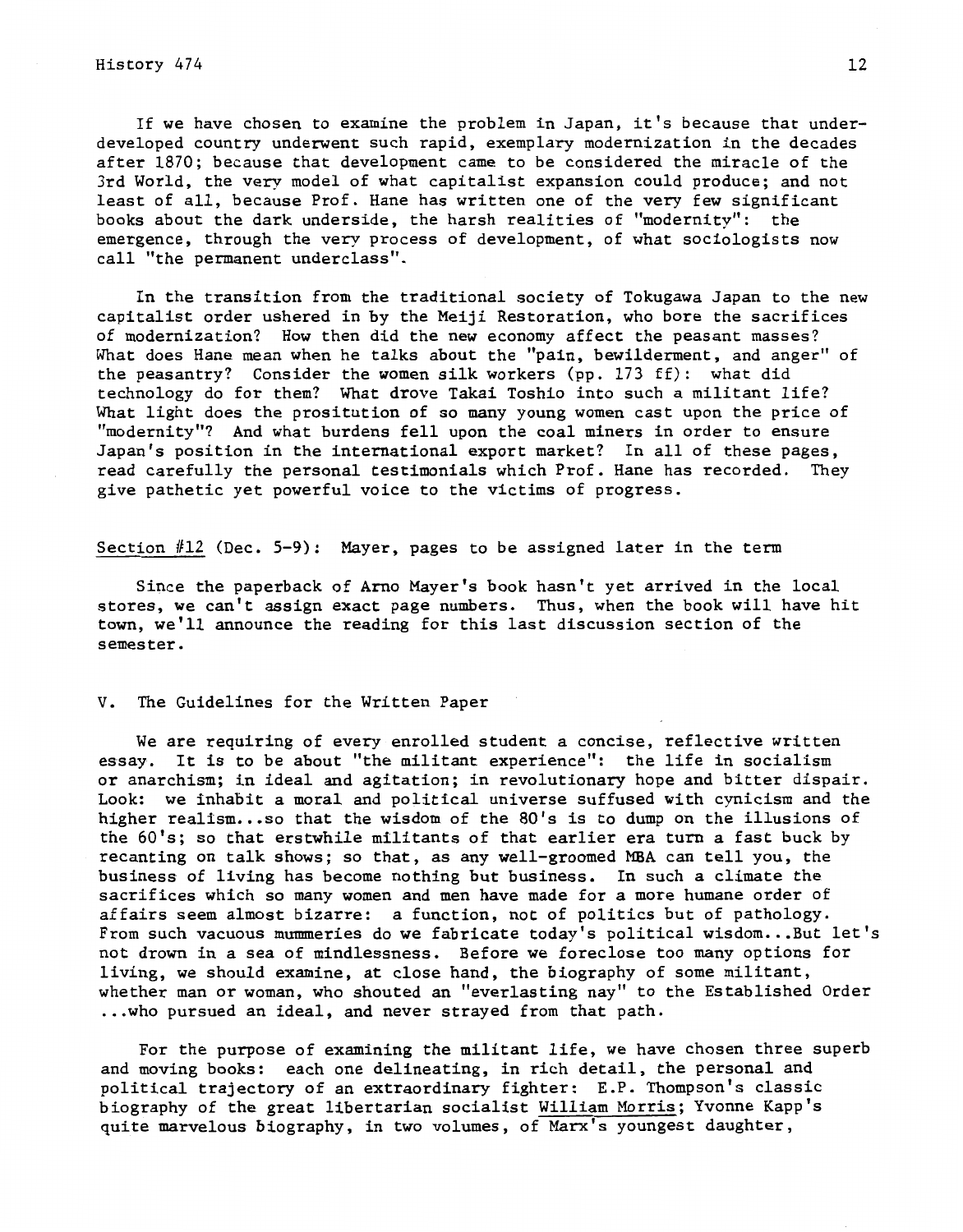Eleanor Marx; and the abridged version of an authentic anarchist masterpiece, Emma Goldman's memoirs, Living My Life.

You must select one of these books as the basis for your essay; and then, over the first twelve weeks of the semester, until you turn in your paper, you should virtually live with that militant; follow the twists and turns of his or her experience; reflect upon the problems it raises. What propelled that militant into socialism or anarchism? What did a revolutionary commitment mean in nonrevolutionary, often repressive societies? What was Morris's human and cultural vision, or Emma Goldman's? What difference did it make to be Marx's daughter? How did such militants sustain themselves in the long valleys of sorrow or defeat? Did they, could they themselves live liberated lives? Was there tension between their private emotional needs and their political commitment? And how much of what they said, or thought, or did still merits our close attention, even perhaps our emulation? Were such lives worth the effort? Would you do it? Could you? Or was it all in vain, even somewhat absurd?

Each of these three works is long, copious enough so that you can concentrate your efforts on a single book. They are all roughly the same price (even the two volumes on Eleanor Marx add up to about the same total as the single volumes on Morris and Goldman); and in each case the price is a very considerable bargain for such a thick book.

Since the unabridged edition of Emma Goldman's memoirs runs to over 1600 pages, we have chosen the shorter, cut version as one of the three selections. But since that abridged volume has somewhat fewer pages than either the Thompson or the Kapp; and since we want to equalize the three (so that you are not tempted to select for the spurious purpose of saving 100 pages or so), we are adding to the Goldman book a section from Ehrenreich and English, For Her Own Good, which the bookstores have stocked for us. Thus, if you should choose Living My Life as your sources, you must add to that reading: pages 101-210 in Ehrenreich and English. As a study of sexist ideology in 19th and 20th century America, it will give you a deeper appreciation of what Emma had to contest as she tried to "live her own life".

Thus, to recapitulate: your paper will be an essay on "The Militant Life: toward an explanation and a judgement". That essay will be about William Morris; or Eleanor Marx; or Emma Goldman. Your principal material will derive from one of the following:

> E.P. Thompson-- William Morris Yvonne Kapp -- Eleanor Marx (2 volumes) Emma Goldman -- Living My Life (plus the section from Ehrenreich, For Her Own Good)

- a. Concrete Instructions for Preparing and Submitting the Paper
- 1. You must select one of the three biographies during the very first week. Don't make a big production number about the choice. Each of those three persons lived a fascinating and essential life. Each of these three books is a gripping and exciting read. No matter which you choose, you can't go wrong.